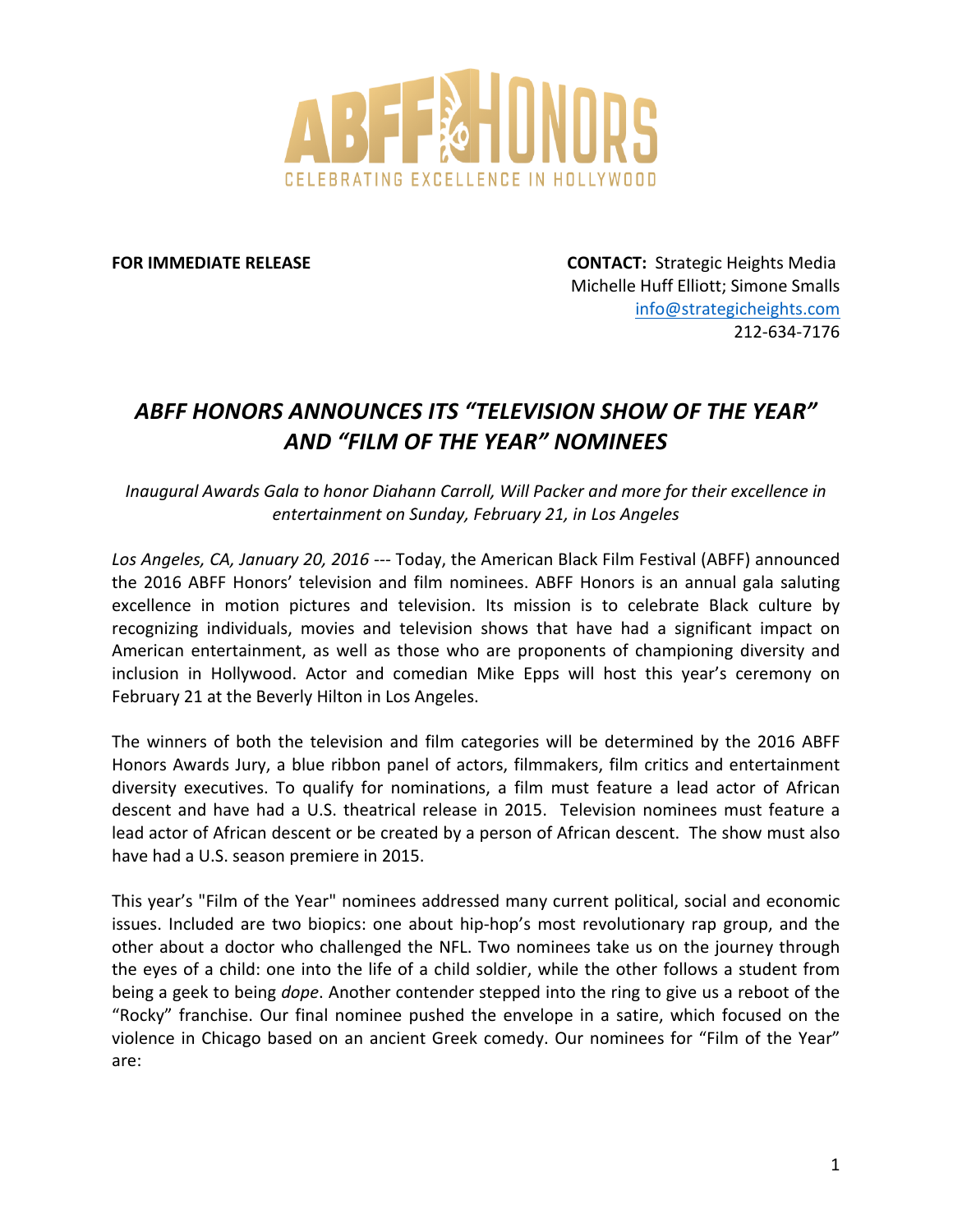**BEASTS OF NO NATION (Netflix) CHI-RAQ** (Amazon Studios, Roadside Attractions) **CONCUSSION** (Sony Pictures Entertainment) **CREED** (Warner Bros. Entertainment) **DOPE** (Open Road Films) **STRAIGHT OUTTA COMPTON** (Universal Pictures)

Many television shows over the past year have had us glued to our screens. There are five that topped our list to receive the "Television Show of the Year" honor. Four had us tuned in weekly to see what will happen next in the lives of the Lyons and Johnson families, as well as asking ourselves "Will Mary Jane ever find true love?" and "Will Ghost continue to live a double life?" Our final nominee gives new definition to "innocent until proven guilty." The nominees for "Television Show of the Year" are:

**BEING MARY JANE (BET) black-ish** (ABC) **EMPIRE\$**(FOX) **HOW TO GET AWAY WITH MURDER (ABC) POWER\$**(STARZ)

"I have always believed that the Black artists in Hollywood would be more empowered if they were more committed to supporting one another, attending celebrations of their culture and relied less on mainstream validation of their work. I hope that the success of ABFF Honors will change things," said Jeff Friday, President and CEO, ABFF Ventures and Creator of ABFF Honors.

In addition to recognizing the top television shows and films of the year, ABFF Honors will pay tribute to film legends, along with today's creative forces, who together inspire the filmmakers and entrepreneurs of tomorrow. Iconic actress **Diahann Carroll** will be presented with the Hollywood Legacy Award, and television and film producer **Will Packer** will receive the *Distinguished ABFF Alumni Award* at the 2016 ABFF Honors. The *Excellence in the Arts Award* and *Rising Star Award* honorees will be announced in the coming weeks.

ABFF Honors will be one of the highlights of the Hollywood Awards season and Black History Month. The event is produced by ABFF Ventures (a partnership between Film Life and Black Enterprise) in association with de Passe Jones Entertainment. The 2016 ABFF Honors sponsors are Cadillac and BET Networks (Presenting Sponsors), Prudential Inc. and Moet Hennessy (Gold Sponsors) and Hilton Worldwide and Morgan Stanley (Corporate Sponsor).

For more on sponsorship opportunities and media credentials, log on to www.ABFFHonors.com.

Also, follow us on our social media platforms: Twitter: http://twitter.com/ABFF Facebook: http://www.facebook.com/pages/American-Black-Film-Festival/47321635722 Instagram: http://www.Instagram.com/AmericanBlackFilmFestival YouTube: https://www.youtube.com/user/ABFFTV/featured